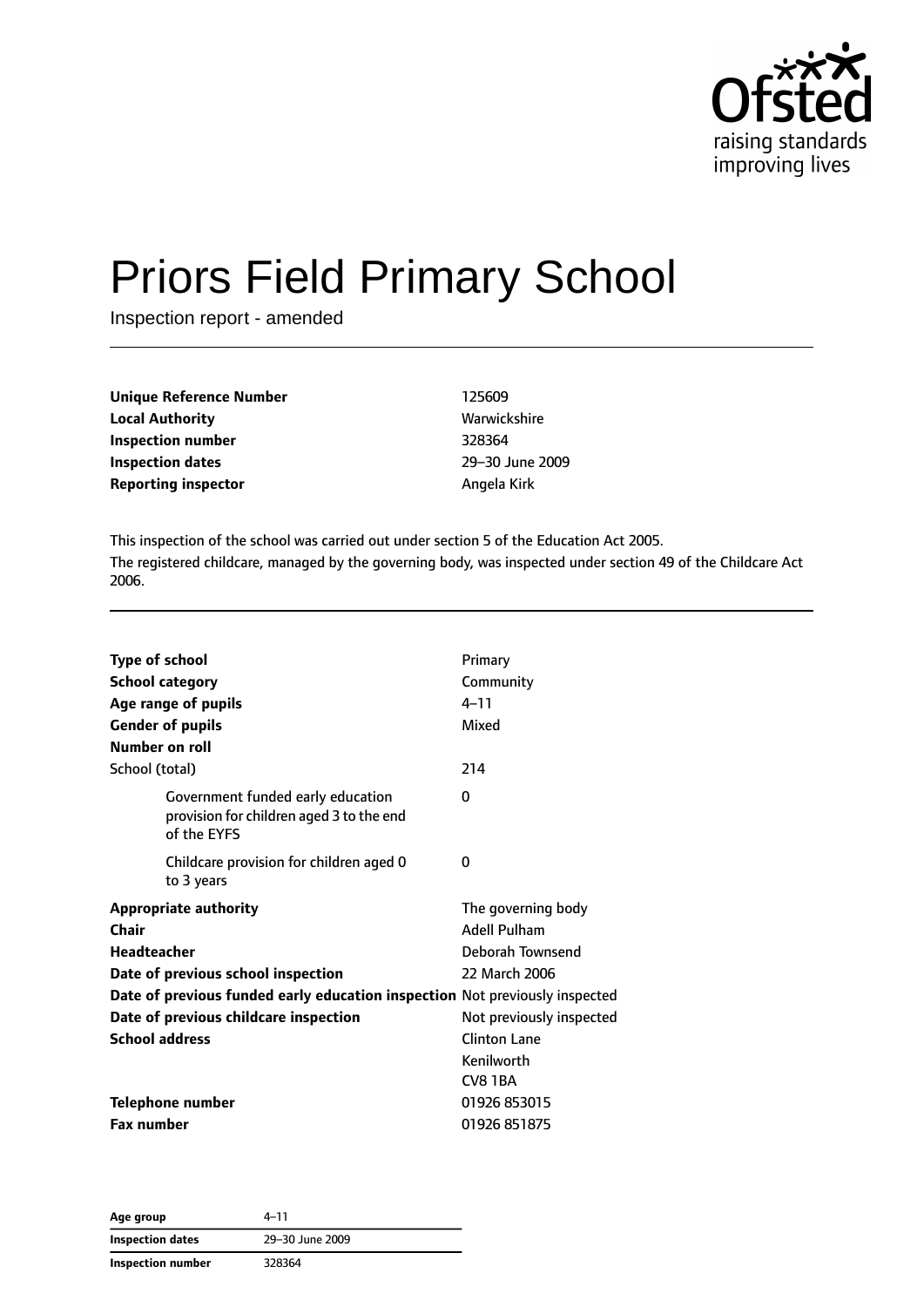## **Amended Report Addendum**

Report amended due to a change to the report following a complaint

© Crown copyright 2009

#### Website: www.ofsted.gov.uk

This document may be reproduced in whole or in part for non-commercial educational purposes, provided that the information quoted is reproduced without adaptation and the source and date of publication are stated.

Further copies of this report are obtainable from the school. Under the Education Act 2005, the school must provide a copy of this report free of charge to certain categories of people. A charge not exceeding the full cost of reproduction may be made for any other copies supplied.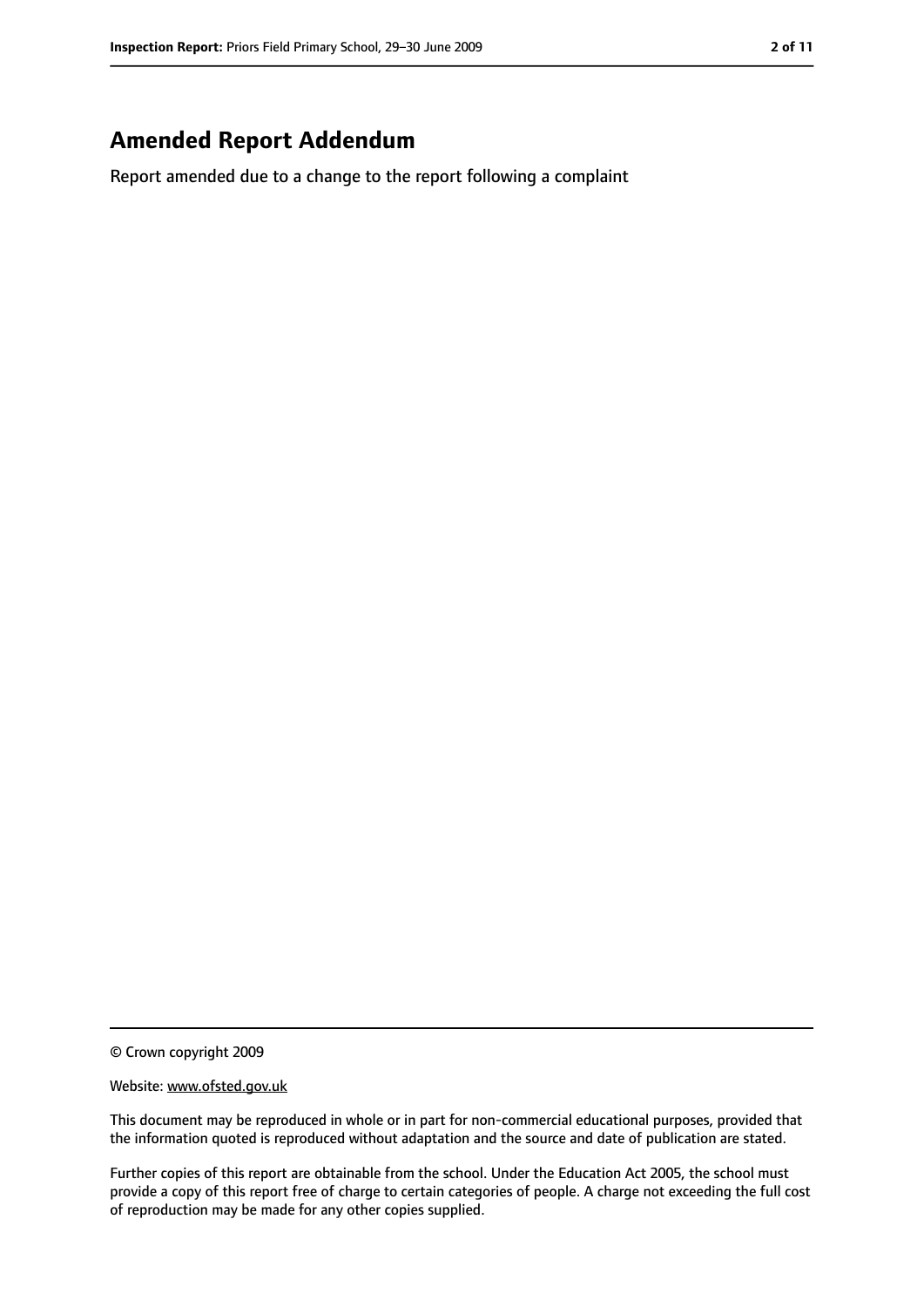# **Introduction**

The inspection was carried out by two additional inspectors.

#### **Description of the school**

Priors Field is a primary school of average size. Pupils are predominantly from White British backgrounds, with a very small number from minority ethnic groups. The proportion of pupils with learning difficulties and/or disabilities is lower than that found in most schools. These pupils have mainly moderate learning difficulties. Early Years Foundation Stage is provided in one Reception class. The school currently has an interim headteacher for one term only. The new headteacher will take up her position in autumn 2009.

The school has a privately run pre-school and out-of-school club on the site. These are inspected separately.

#### **Key for inspection grades**

| Grade 1 | Outstanding  |
|---------|--------------|
| Grade 2 | Good         |
| Grade 3 | Satisfactory |
| Grade 4 | Inadequate   |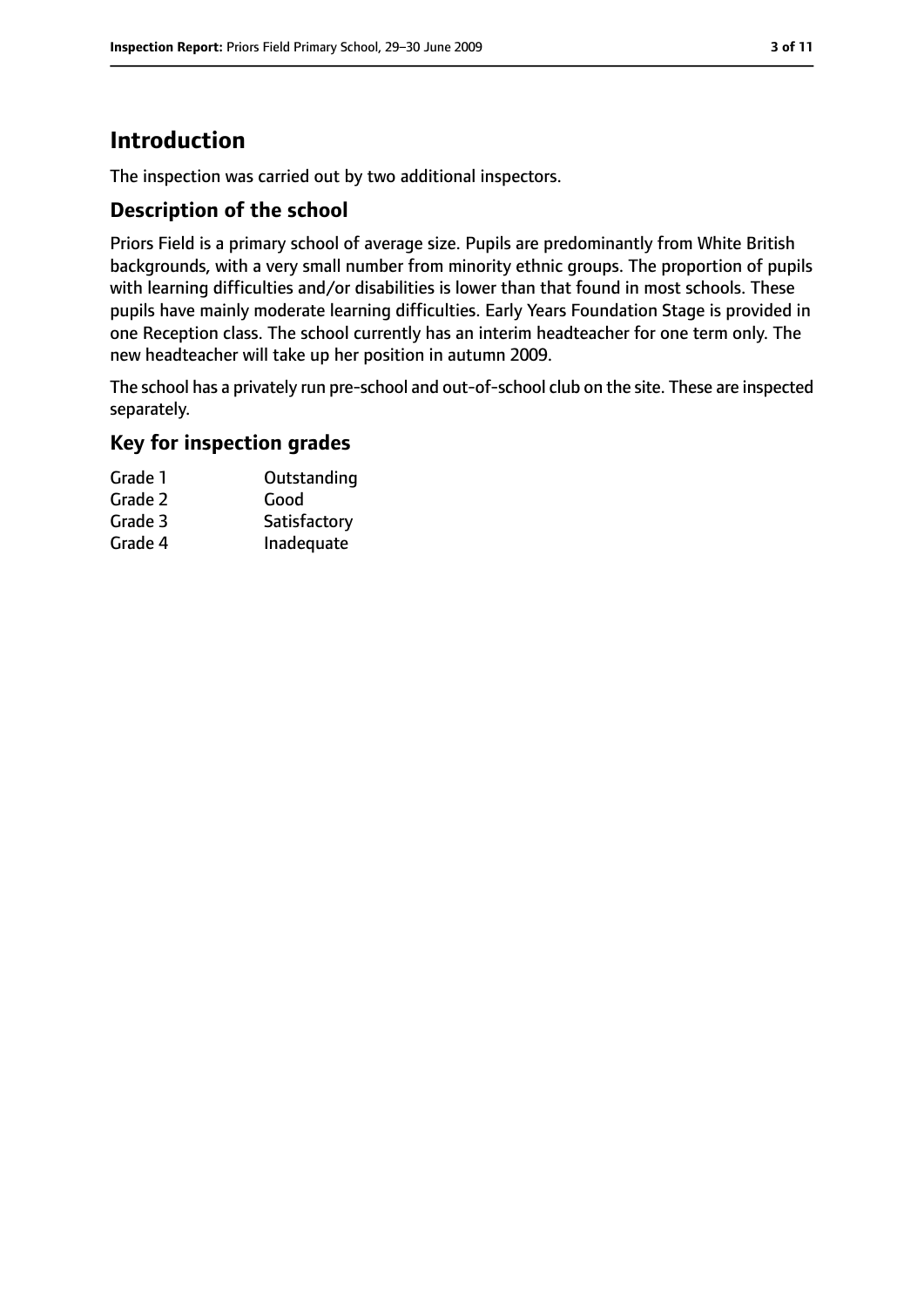# **Overall effectiveness of the school**

#### **Grade: 1**

This is an outstanding school which gives pupils a high quality education. A key part of the school's success is its outstanding curriculum, which, together with high quality teaching, enables pupils to reach exceptionally high standards in English, mathematics, science, information and communication technology (ICT) and art. Pupils' achievement is excellent. The school has made good progress since its previous inspection and high academic standards have been maintained over the last three years. Capacity to improve further is good. Most parents hold this school in high regard. One typical parent commented, 'Lovely school, lovely atmosphere. Both my children want to go to school and learn.'

Children enter the school with skills above those expected for their age. They make a good start in the Early Years Foundation Stage and enter Year 1 with standards that are well above average. By the time pupils leave the school, standards are consistently very high and often exceptional. This represents outstanding progress.

Pupils are highly motivated to learn and the school encourages pupils to do as well as they can and to take part in all that the school offers. As a result, pupils' personal development and well-being are outstanding. The overwhelming majority of pupils attend very regularly. Behaviour is generally good. Pupils thoroughly enjoy their learning; they pick up new skills and learning strategies easily and quickly apply what they have learned to other areas of learning. Teachers have excellent subject knowledge and often choose exciting activities to inspire pupils' learning. For example, the school has an outstanding environmental project. This includes a wide range of habitat areas which is used very effectively within the curriculum. Pupils' experiences are enlivened by numerous visitors to the school and by the interesting educational trips. Teachers assess pupils' work regularly but the marking does not provide sufficient guidance on how pupils can improve. The wide variety of after-school clubs are popular and well attended.

Staff know pupils' individual needs, and the school's systems to safeguard pupils are thorough. The school makes good provision for pupils' care, support and guidance, which is particularly appreciated by parents of pupils with learning difficulties and/or disabilities. The school works well with parents and outside agencies to ensure that they have the expertise to meet the differing needs of pupils. This ensures that equal opportunities for all pupils are promoted effectively.

Leadership and management have had a strong impact on the school's performance, for example through the use of challenging targets to promote high standards. Leaders have created a shared vision among staff, and they monitor the school's work energetically. However, they do not yet evaluate their findings through clear criteria. These would provide a more accurate understanding of how well initiatives are working and what needs to be done to make them more effective. As a result of recent training from the interim headteacher, leaders and managers at all levels now have a better understanding of the strategic role they need to play in school improvement. Governors exercise their responsibilities well in most respects.

#### **Effectiveness of the Early Years Foundation Stage**

#### **Grade: 2**

Children enter Reception with levels of skills and knowledge above age-related expectations. They make good progress in their learning and by the time they enter Year 1, most pupils are well above average. All areas of learning for the Early Years Foundation Stage are at least good,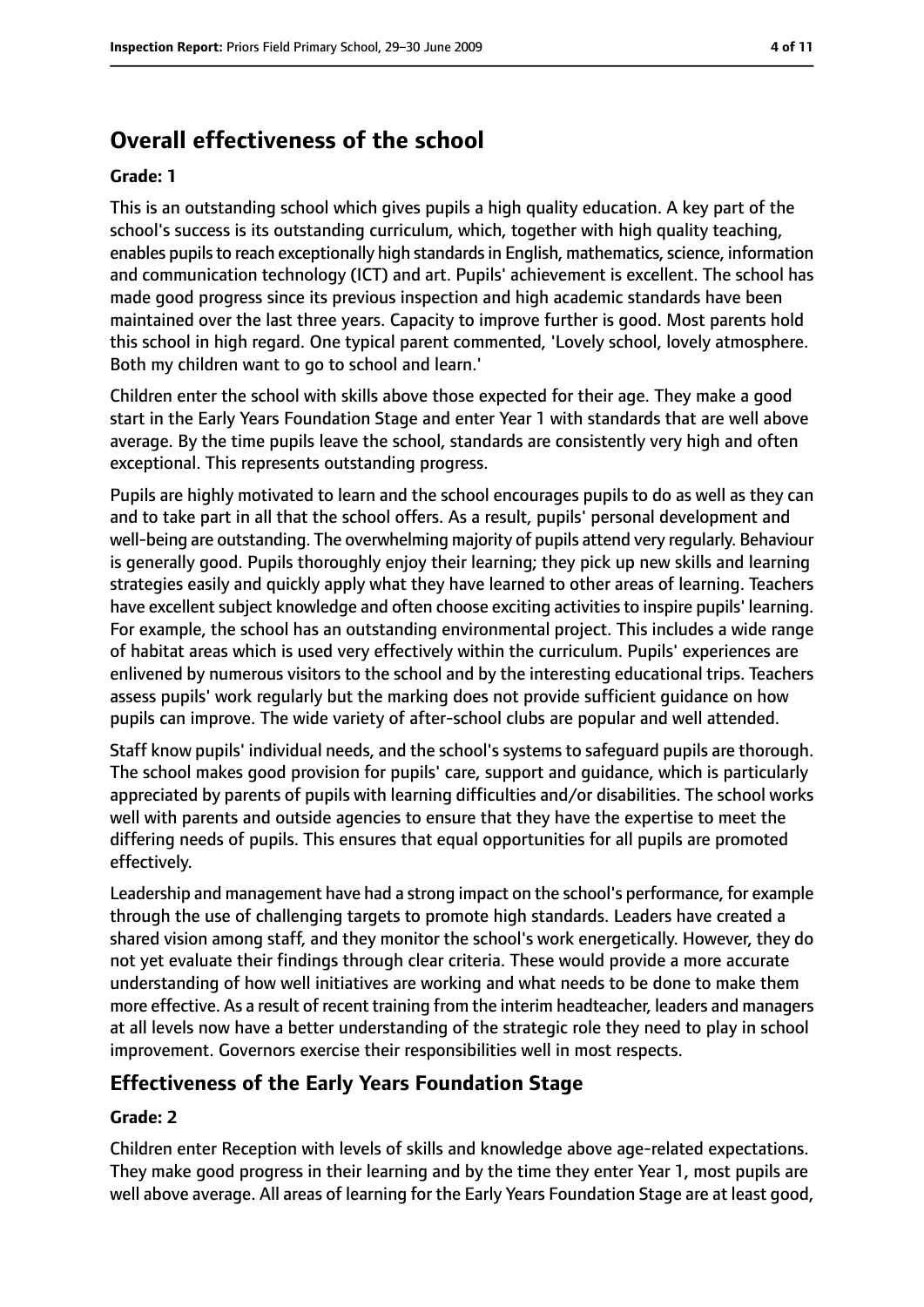with writing being identified by the school as an area for further development. The environment and learning opportunities are good and children enjoy both indoor and outdoor activities, with a good balance between adult-led and pupil-initiated activities. The curriculum also offers opportunities to work with other year groups and exciting activities are regularly planned. Pupils' oral communication ability is strong, many being able to feed back their findings confidently to the whole group. Good links between school and parents exist from early induction sessions, informal and end-of-the-day discussions and more formal parents' evenings. The promotion of pupils' welfare is outstanding and as a result they make excellent progress in their personal development. Pupils feel really safe, greatly enjoy their activities and show first-rate behaviour and attitudes to their work. The monitoring and recording of data, though thorough, is not updated sufficiently soon after children's tasks are completed.

#### **What the school should do to improve further**

- ensure through clear marking that pupils understand how to improve the quality of their work
- strengthen evaluation at a whole school level by having clear criteria through which initiatives to improve performance can be more accurately evaluated.

# **Achievement and standards**

#### **Grade: 1**

By the time pupils leave the school, they reach standards that are consistently very high and often exceptional. The quality of writing across the school is of a very high standard. Across the whole curriculum, a significant proportion of pupils write with style, grammar and punctuation much above that expected for their age. In mathematics, most pupils are confident at manipulating numbers; again well above the standard expected for their age. They are very adept at using their number and calculation skills to solve problems and to support their learning, for example in their use of graphs in science experiments. Pupils with learning difficulties and/or disabilities make similar progressto their peers, due to effective support. There are no significant differences between the achievements of any groups.

# **Personal development and well-being**

#### **Grade: 1**

The many excellent features of the quality of education provided by the school underpin pupils' outstanding personal development and well-being. Pupils' behaviour in class and around the school is usually good, although some do not always choose to behave as well as they could, either in lessons or when not directly supervised. Pupils' spiritual, moral, social and cultural development is good, although the school is aware of the limitations of its current support for pupils' spiritual development and their first-hand experiences of the range of cultures in Britain. Pupils have an excellent understanding of how to develop healthy lifestyles; they enjoy sport, participate keenly and most make sensible choices about healthy eating. They feel really safe and well cared for. Enjoyment is high on the agenda for pupils. They say that they greatly enjoy their lessons and the extra opportunities that the school offers them such as trips and clubs. Pupils' attendance at Priors Field is outstanding. Pupils support charities, both locally and world-wide, which helps them to make a positive contribution to their school and the wider community. The school council play an important role in representing their peers. Older pupils are good at working collaboratively and in using information and communication technology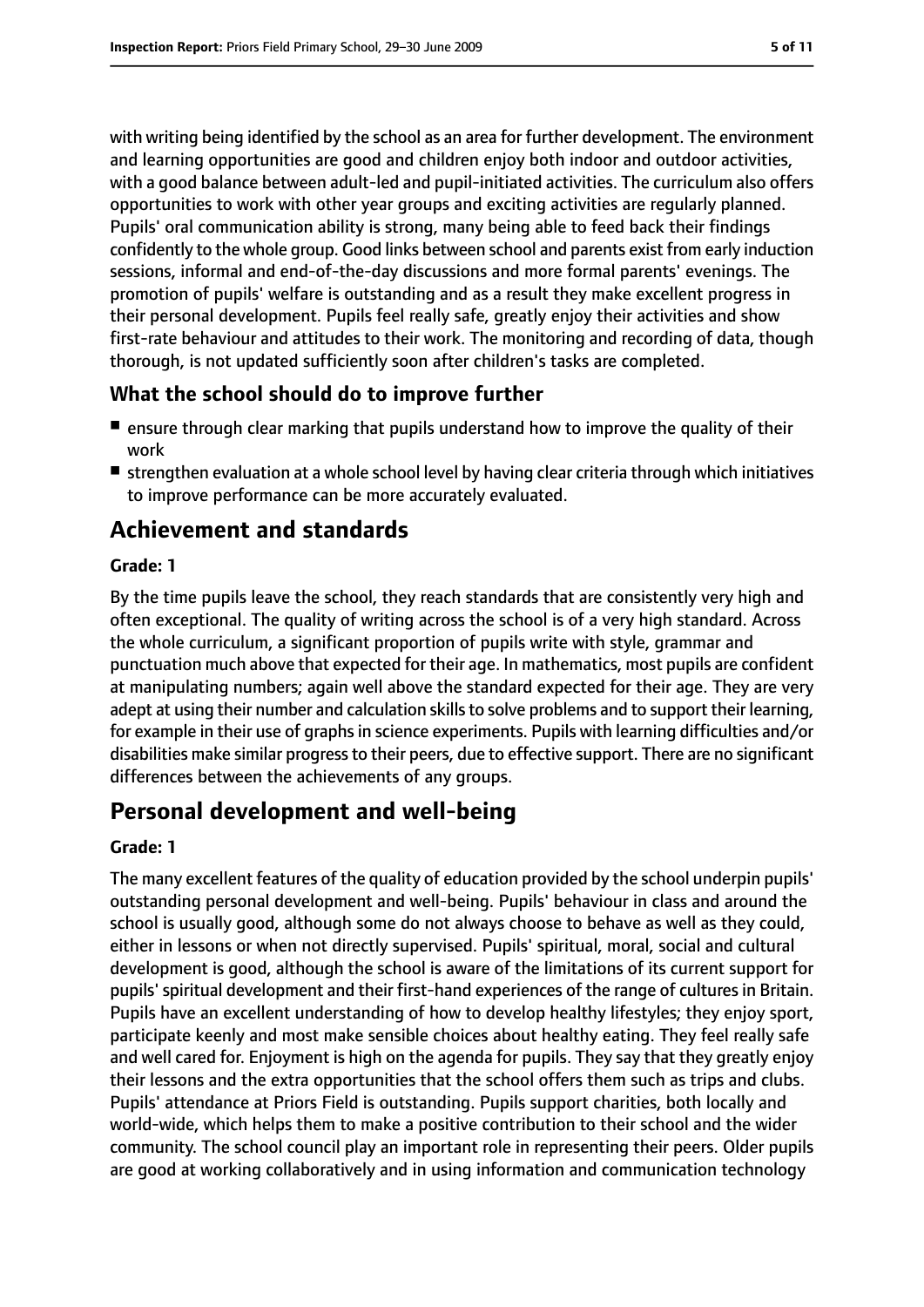(ICT) to support their learning. Given pupils' high level of basic skills, together with their excellent personal development, they are prepared exceptionally well for their future lives.

# **Quality of provision**

#### **Teaching and learning**

#### **Grade: 1**

Teaching is at least good in all major respects and is exemplary in the progress and standards it enables pupils to achieve. Teachers have excellent subject knowledge and the school uses teaching assistants to good effect, for example to enable pupils to achieve high standards in ICT. Whilst some lessons engage all groups of learners and encourage them to work independently, some teachers are really able to inspire pupils and challenge them to use a range of their knowledge to either solve a problem or present a piece of quality extended writing. Teachers assess pupils' work regularly and use this information to plan lessons and to support pupils' learning. Learners show good attitudes to their work and there are good relationships with adults. Teaching assistants contribute strongly to the learning of the lower attaining pupils and those with learning difficulties and/or disabilities. They make sure they are well challenged by providing just the right level of support.

#### **Curriculum and other activities**

#### **Grade: 1**

Pupils engage well with a very rich and varied curriculum. Cross-curricular learning is well embedded and links between year groups collaboratively working together are excellent. Pupils experience a good range of visits and visitors, which enhance their learning experience. The use of ICT is excellent and pupils are well skilled in using packages with word-processing to present and animate their work, including the addition of video. The school grounds are extensive and the development of the environmental project is outstanding. The curriculum is also particularly strong for the full range of art activities, including extensive three-dimensional work for all age groups. The curriculum is strengthened still further by a wide and varied range of well attended extra-curricular clubs. A significant number of pupils take up the many good musical opportunities offered by the school. These pupils have the opportunity to perform regularly. Year 6 pupils have the opportunity to visit France.

#### **Care, guidance and support**

#### **Grade: 2**

Pastoral care in school is strong and pupils feel really safe and secure and able to go to adults if they have a problem. Safeguarding procedures are fully in place and vulnerable pupils are well supported, helped by the good links that the school has with external agencies. The school's strong commitment to inclusion is evident in the very good provision for pupils who have learning difficulties and/or disabilities. Support for these pupils, both in lessons and through individual and small group work, is managed very well and means that they make outstanding progress in line with their peers. The assessment of pupils work is regular, but academic guidance is a relative weakness because marking does not provide sufficient feedback to show pupils how to improve their work.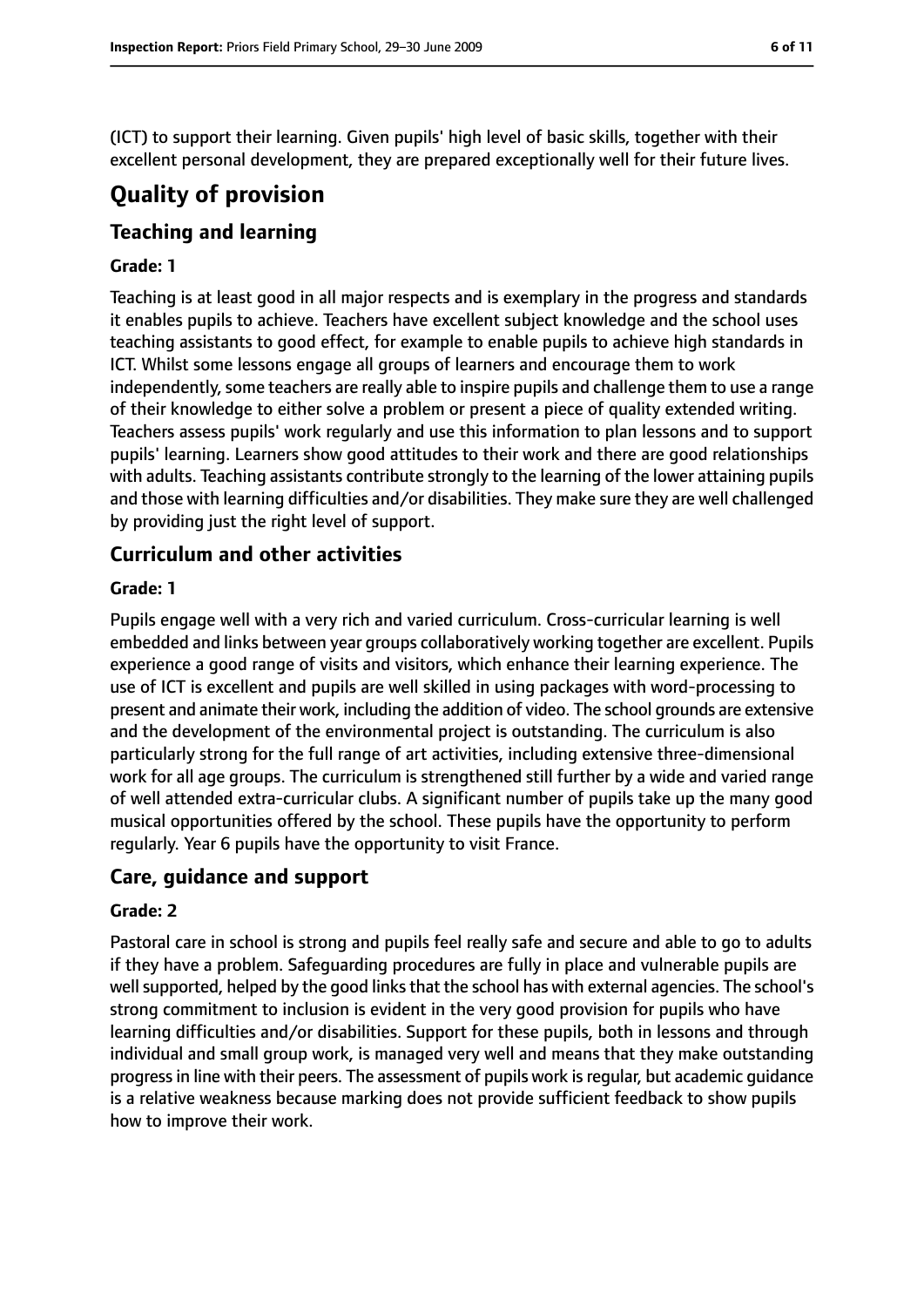#### **Leadership and management**

#### **Grade: 2**

The leadership and management of the school have successfully ensured that standards remain high and have addressed particular issues, such as the drop in the standard of writing in the 2008 Key Stage 2 national tests. Leaders drive the school forward by setting, and achieving, very challenging targets. Inclusion is outstanding and this is central to the ethos of the school. The school's contribution to community cohesion is good. It works well with its school and local community. Pupils learning French and visiting France have been effective in extending pupils' understanding of life in Europe. However, the school recognises it needs to do more to give pupils better first-hand experiences of the variety of cultures represented in Britain today. Managers have a good understanding of the school's strengths and areas for improvement, but they are not yet using clear criteria through which to evaluate and refine initiatives to raise performance. Governors are knowledgeable about the school and play an effective role in leadership and management. They have divided up their responsibilities effectively and have undertaken first-hand monitoring in school. Resources are generally well used, although there is a small, longstanding budget deficit. The interim headteacher and governing body, with support from the local authority, are working towards urgently addressing this.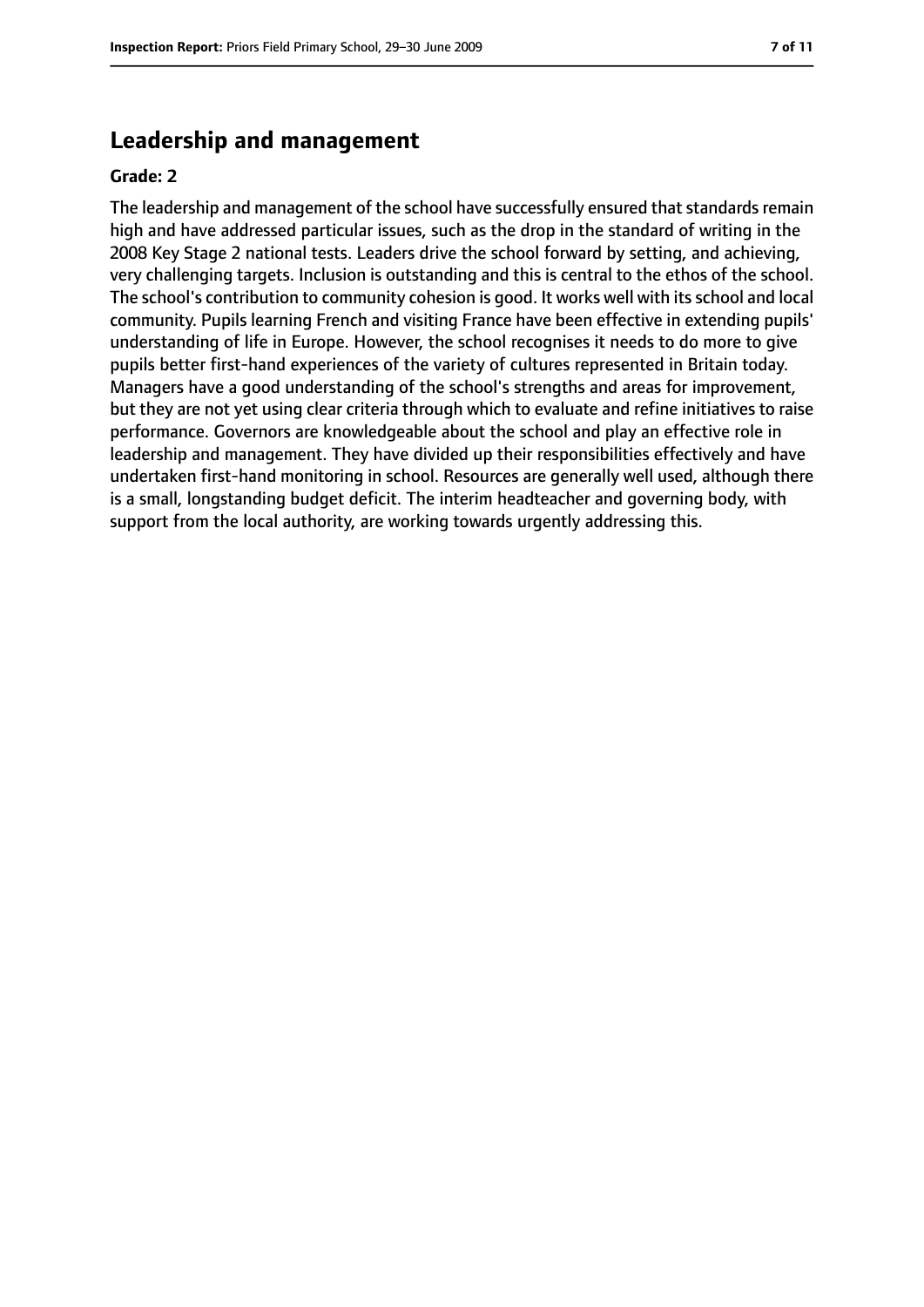**Any complaints about the inspection or the report should be made following the procedures set out in the guidance 'Complaints about school inspection', which is available from Ofsted's website: www.ofsted.gov.uk.**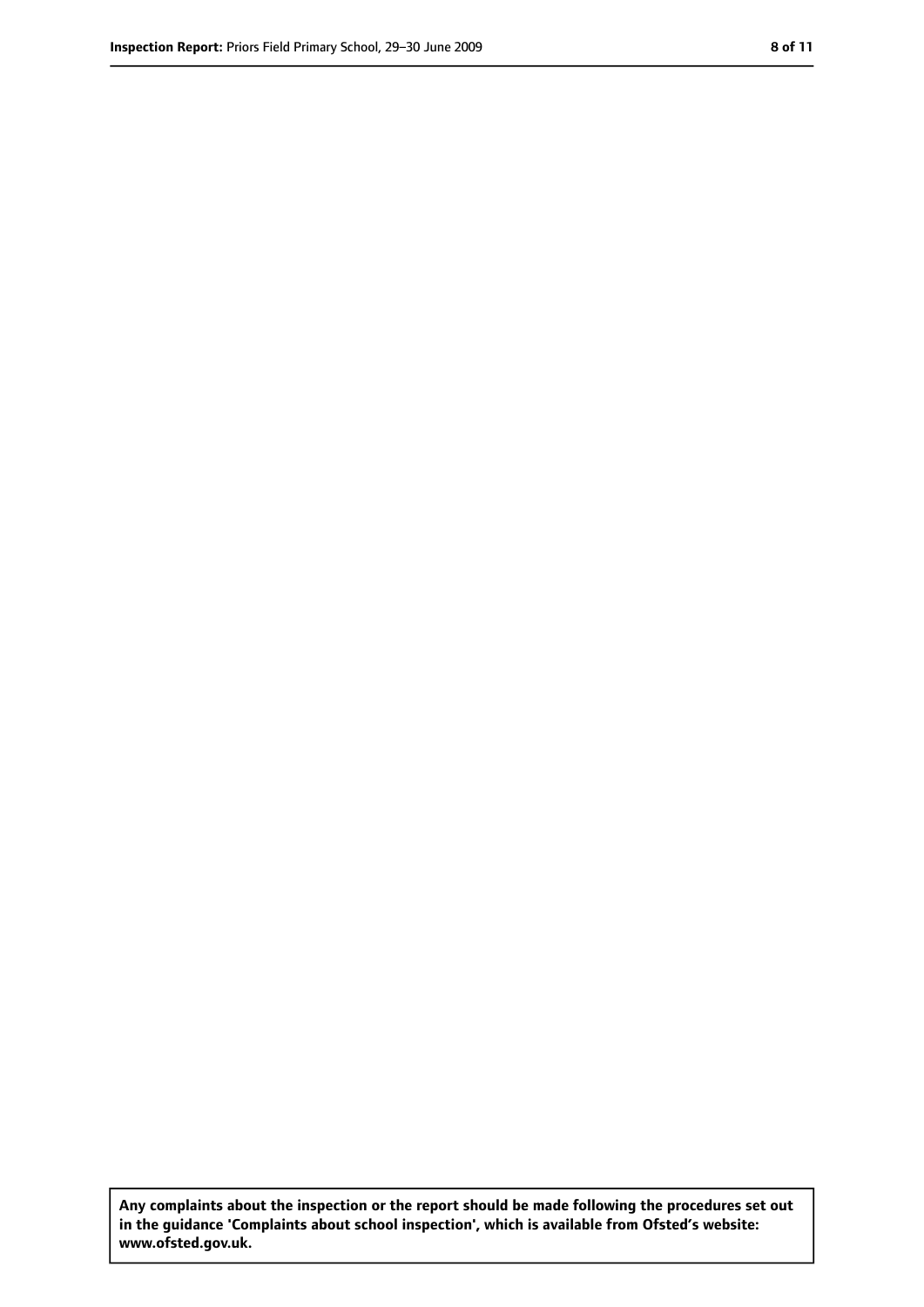# **Inspection judgements**

| Key to judgements: grade 1 is outstanding, grade 2 good, grade 3 satisfactory, and | <b>School</b>  |
|------------------------------------------------------------------------------------|----------------|
| arade 4 inadequate                                                                 | <b>Overall</b> |

#### **Overall effectiveness**

| How effective, efficient and inclusive is the provision of<br>education, integrated care and any extended services in meeting the<br>needs of learners? |     |
|---------------------------------------------------------------------------------------------------------------------------------------------------------|-----|
| Effective steps have been taken to promote improvement since the last<br>inspection                                                                     | Yes |
| How well does the school work in partnership with others to promote learners'<br>well being?                                                            |     |
| The capacity to make any necessary improvements                                                                                                         |     |

### **Effectiveness of the Early Years Foundation Stage**

| How effective is the provision in meeting the needs of children in the<br><b>EYFS?</b>       |  |
|----------------------------------------------------------------------------------------------|--|
| How well do children in the EYFS achieve?                                                    |  |
| How good are the overall personal development and well-being of the children<br>in the EYFS? |  |
| How effectively are children in the EYFS helped to learn and develop?                        |  |
| How effectively is the welfare of children in the EYFS promoted?                             |  |
| How effectively is provision in the EYFS led and managed?                                    |  |

#### **Achievement and standards**

| How well do learners achieve?                                                  |  |
|--------------------------------------------------------------------------------|--|
| $\vert$ The standards <sup>1</sup> reached by learners                         |  |
| How well learners make progress, taking account of any significant variations  |  |
| between groups of learners                                                     |  |
| How well learners with learning difficulties and/or disabilities make progress |  |

<sup>&</sup>lt;sup>1</sup>Grade 1 - Exceptionally and consistently high; Grade 2 - Generally above average with none significantly below average; Grade 3 - Broadly average to below average; Grade 4 - Exceptionally low.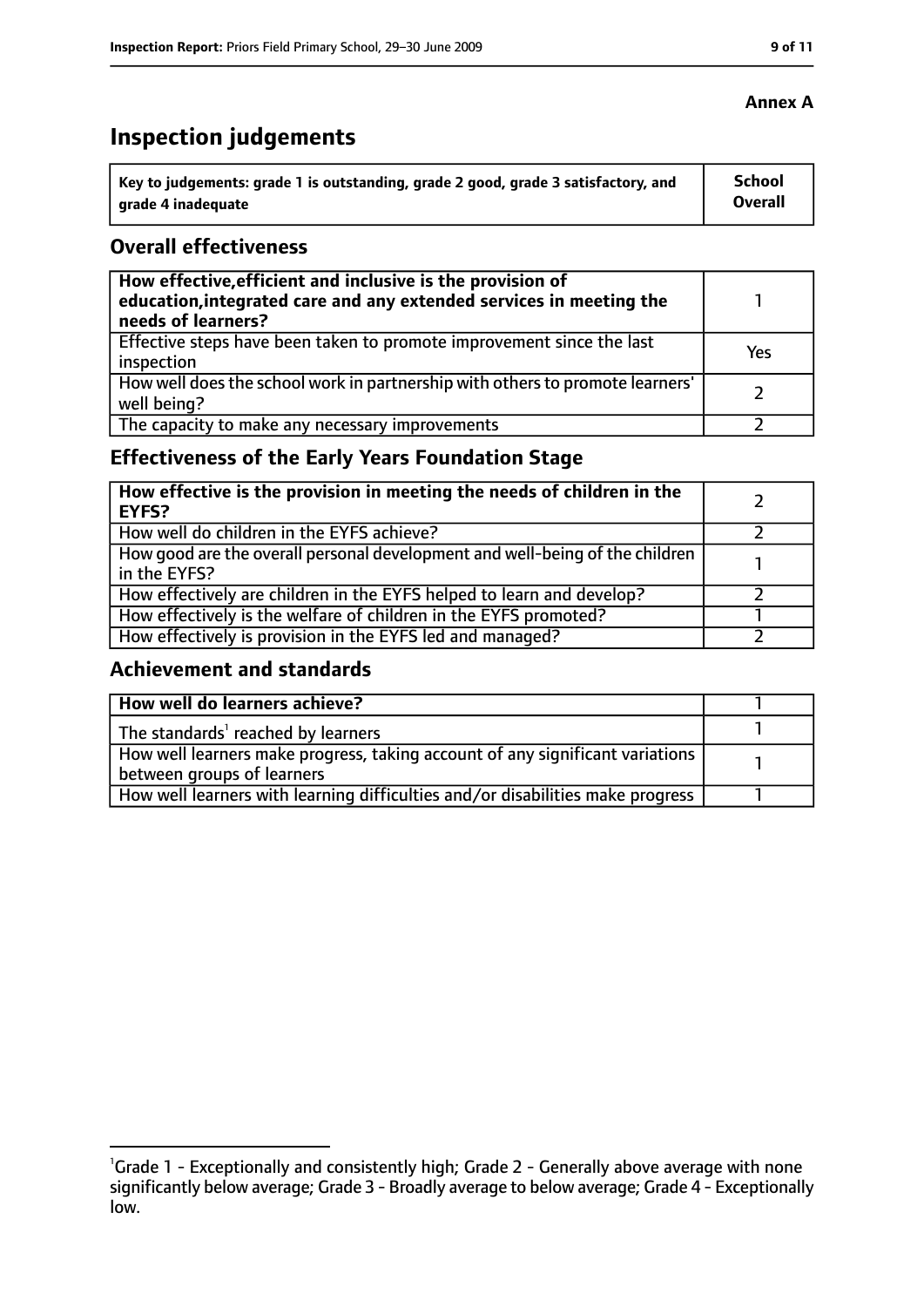### **Personal development and well-being**

| How good are the overall personal development and well-being of the<br>learners?                                 |  |
|------------------------------------------------------------------------------------------------------------------|--|
| The extent of learners' spiritual, moral, social and cultural development                                        |  |
| The extent to which learners adopt healthy lifestyles                                                            |  |
| The extent to which learners adopt safe practices                                                                |  |
| The extent to which learners enjoy their education                                                               |  |
| The attendance of learners                                                                                       |  |
| The behaviour of learners                                                                                        |  |
| The extent to which learners make a positive contribution to the community                                       |  |
| How well learners develop workplace and other skills that will contribute to<br>their future economic well-being |  |

# **The quality of provision**

| How effective are teaching and learning in meeting the full range of<br>learners' needs?                |  |
|---------------------------------------------------------------------------------------------------------|--|
| How well do the curriculum and other activities meet the range of needs and<br>  interests of learners? |  |
| How well are learners cared for, quided and supported?                                                  |  |

### **Leadership and management**

| How effective are leadership and management in raising achievement<br>and supporting all learners?                                              |           |
|-------------------------------------------------------------------------------------------------------------------------------------------------|-----------|
| How effectively leaders and managers at all levels set clear direction leading<br>to improvement and promote high quality of care and education |           |
| How effectively leaders and managers use challenging targets to raise standards                                                                 |           |
| The effectiveness of the school's self-evaluation                                                                                               |           |
| How well equality of opportunity is promoted and discrimination eliminated                                                                      |           |
| How well does the school contribute to community cohesion?                                                                                      |           |
| How effectively and efficiently resources, including staff, are deployed to<br>achieve value for money                                          |           |
| The extent to which governors and other supervisory boards discharge their<br>responsibilities                                                  |           |
| Do procedures for safequarding learners meet current government<br>requirements?                                                                | Yes       |
| Does this school require special measures?                                                                                                      | <b>No</b> |
| Does this school require a notice to improve?                                                                                                   | No        |